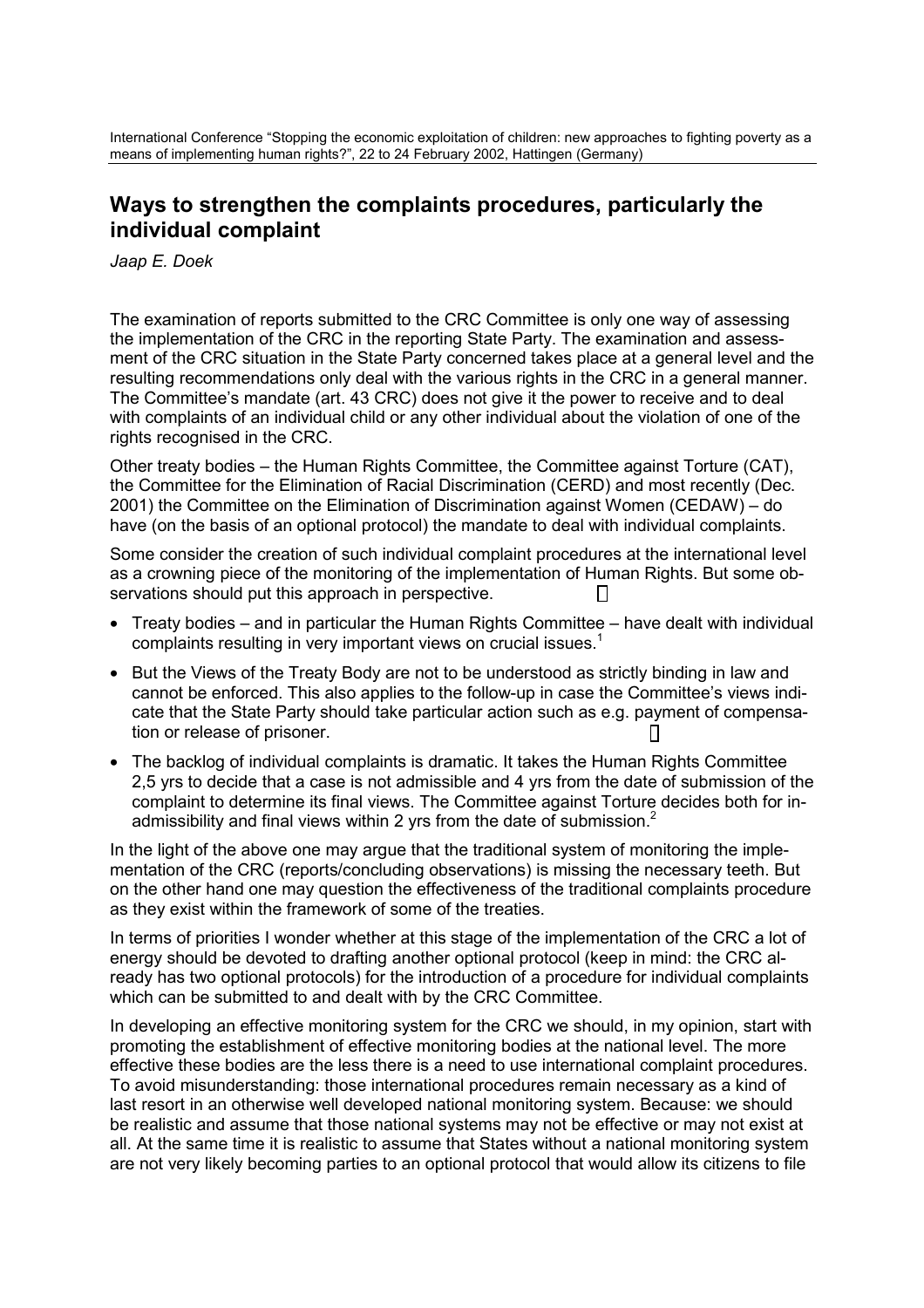complaints with an (international) treaty body. In conclusion: I'll focus on the possibilities to establish or strengthen complaint procedures at the *national* level and make some remarks on an *international* complaint procedure for violations of children's rights.

# **2. The need for Children's Ombudspersons or Commissioners**

In the discussion on the need for a children's ombudsperson/commissioner is often questioned. Various arguments are put forward like:

- it could create an unnecessary level of bureaucracy, apparently based on the wrong assumption that such body is part of the government;
- the government is responsible for the implementation of the CRC and should not create a separate body to do its work, again wrongly assuming that such body is in charge of implementation. But and on the contrary: this body is the one who *monitors the implementation*; that is: checks whether the one who is in charge of implementation does this job properly;
- many NGO's are a already working for children and they are independent from the government as other services are like: child lines, children rights shops etc. Indeed, these organisations and services may be powerful advocates of children's rights, but they lack the formal authority to investigate (that is: hear witnesses, experts and others or consult documents/files etc.) an individual complaint or the formal power to advise parliament/government on legislation and/or policies relevant to children;
- the existing legal procedures provide sufficient tools for addressing violations of children's rights and can provide a (reasonable) compensation. But this fact did not prevent many States to introduce the Ombudsman and this argument overlooks the following realities:
- those procedures are not only often very time consuming and cost (therefor) a lot of money. Many States do not provide for free legal assistance for the poor and if they do the financial support is such that many lawyers are not interested to take on such cases;
- in most jurisdiction the child has no legal standing that is: he cannot initiate a legal procedure (regardless her/his maturity/age) without a formal representation (usually: one of her/his parents);
- class actions on behalf of children are in most jurisdiction not possible or if they are (e.g. for disabled children) again conditions may complicate this kind of collective action;
- children don't vote meaning inter alia that they cannot pursue their interests (e.g. children in instit[ut](#page-4-0)ions) via the political system of the State.

In conclusion: in order to provide the children with effective remedies in cases of violations of their rights<sup>3</sup>, it is not enough to refer them to existing civil or administrative procedures. These procedures may be, to a certain extent, useful and effective but in many instances they are not. The crowning piece of a system that provides children with effective tools to respond to violations of their rights is the establishment of a body – like a child ombudsperson or –commissioner – that not only can receive and deal with individual or collective complaints but can also initiate investigation at its own initiative.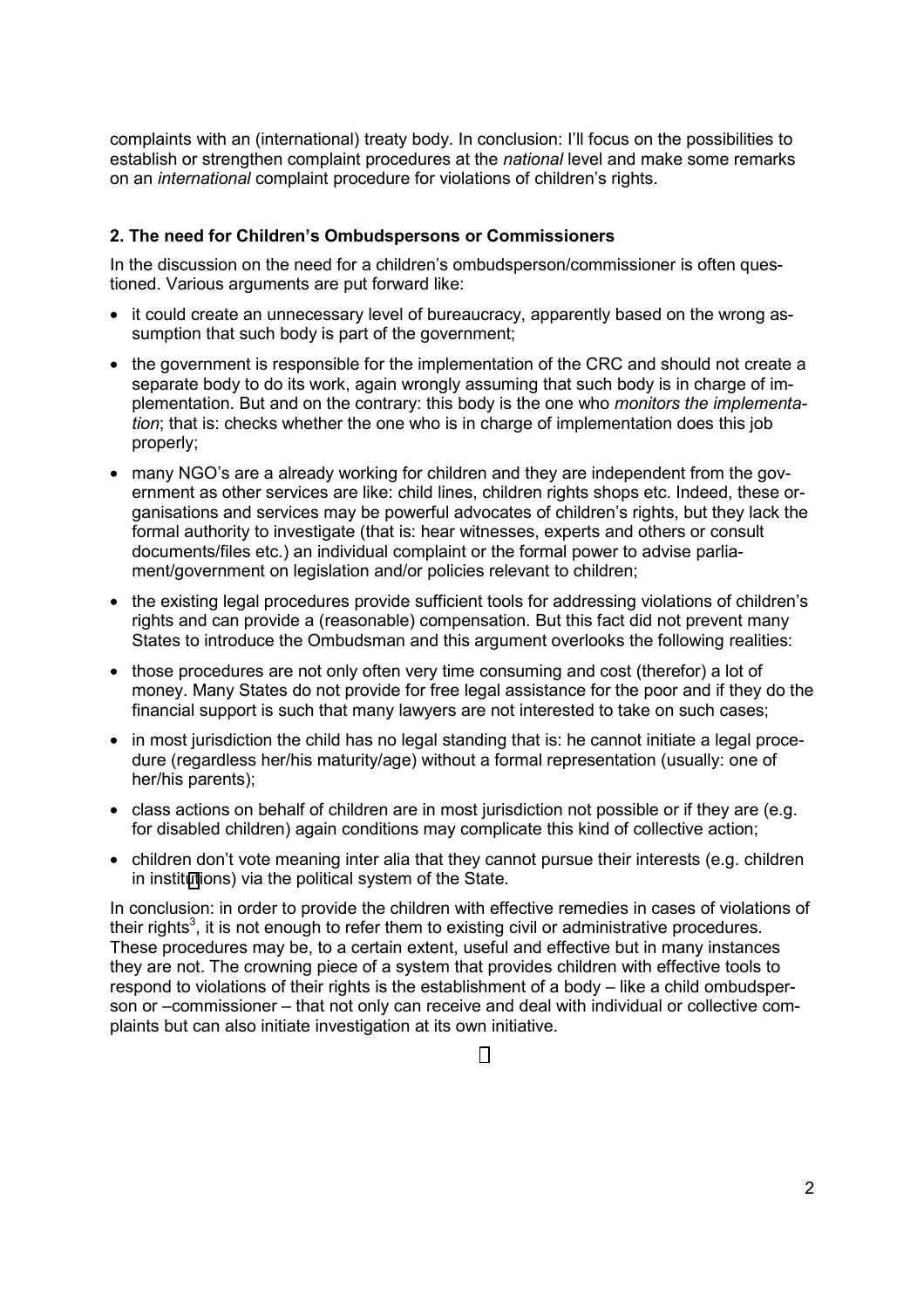## **3. A monitoring body for children's rights at the natio[na](#page-4-0)l level: competence and responsibilities, procedures and organisation4**

## **3a. Competence and responsibilities**

With reference to the Paris Principles and the Standards for independent human rights institution for children adopted by the European Network of Children's Ombudspersons (ENOC) I'll limit myself to a summary of the main characteristics of a monitoring body for children's rights (MBCR) in terms of competence and responsibilities<sup>5</sup>

- the MBCR should be established by law, which should include provisions setting out its specific functions, powers and duties relating to children and their rights as enshrined in the CRC;
- the MBCR must be independent from the Government. This can be ensured e.g. via an appointment by Parliament for a term fixed by the law and via the rule that her/his dismissal is only possible on specific grounds set in the law and by e.g. the highest court of the land;
- the mandate of the MBCR should be as broad as possible and include inter alia the right to publicise opinions, recommendations, proposals and reports on its own initiative or at the request of authorities and NGO's on any matter concerning the promotion and protection of children's human rights; the power to receive and investigate complaints on violations of those rights including the right to hear any person and obtain any information and any document necessary for an adequate response to the complaint.

#### **3b. The procedures/accessibility and admissibility**

In order to be as effective as possible the MBCR should establish child-sensitive procedures which make it easily accessible for children, their parents or other caretakers and NGO's. This entails inter alia:

- a complaint should not be considered inadmissible solely on the ground that other possible remedies (civil, penal or administrative procedures) have not been exhausted. The MBCR should have the right to consider every complaint. But at the same time, it should have the right to refer the case to the most appropriate body and provide the complainant with the necessary information and support in this regard. In order to prevent the MBCR for being overwhelmed by complaints it is important that in the information about its role other possible remedies are clearly indicated. It should also be underlined that the MBCR is a last resort and that complaints can be referred to other more appropriate authorities.
- this and other information about the MBCR's mandate and powers should be provided to children, parents and other caretakers in a form and language they can understand, with special attention to very young children, children with disabilities and children in difficult circumstances (e.g. street children, working children and children in institutions);
- the staff of the MBCR should be adequately trained in interviewing children and in dealing with parents and other care takers;
- in the handling of complaints particular attention should be given to the privacy of the children involved and to the confidentiality of information;
- the MBCR should seek amicable settlement through conciliation and/or mediation.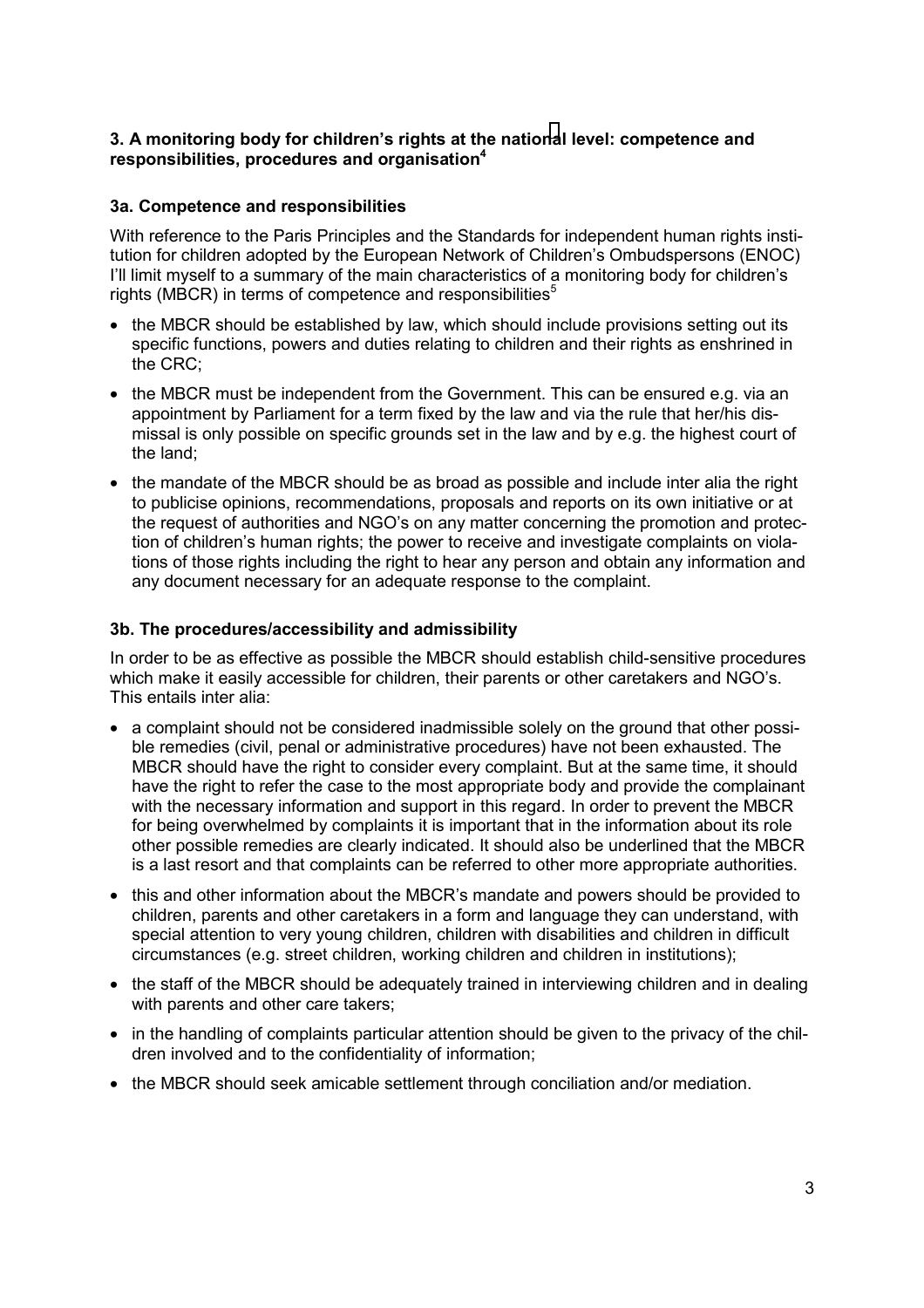# **3c. The organisation**

The MBCR can be a separate organisation but it is also possible that it is a unit within an existing National Human Rights Institution. If the MBCR is part of such a National Institution special guarantees should be given for its effective functioning. It is unfortunately the experience in many countries that when it comes to cutting down expenses, the children are among the first to suffer from it. It is therefor e.g. necessary to define the minimum budget and staff necessary for an effective performing of the MBCR's role which should not be affected

# **4. Individual Complaints at the International Level**

An Optional Protocol to the CRC allowing for the submissions of individual complaints is a necessary component of a strategy aiming at the effective implementation of children's rights. But as I said before: within this strategy priority should be given to the establishment of national MBCR's.

If we consider the introduction of an Optional Protocol for individual complaints (or in the UN jargon: individual communications), it is my hope that this will coincide with a discussion about the necessary improvement of the existing procedures in that regard within other treaty bodies. To quote from the Bayefski study (see note 2, p. 26): "There is substantive overlap in kinds of cases which can go to CAT or to CERD with the jurisdiction of the Human Rights Committee (as well as overlap in the procedures and expertise required of staff members of the OHCHR). Similarly there is overlap on a substantive level between CEDAW and the jurisdiction of the Human Rights Committee (----) Individuals themselves are frequently unfamiliar with all the potential fora.

Recently a "Petition Team" has been created within the OHCHR to deal with the individual communications submitted to the HRC, CAT and CERO (CEDAW has a separate secretariat for its individual communications). Shouldn't we – that is the various treaty bodies – consider a streamlining of the existing procedures in order to deal more efficiently and effectively with the individual complaints submitted under the existing optional protocols to the ICCPR, ICAT, ICERD and ICEDAW? Let me submit the following proposal to start the discussion based on the assumption that under each of the six human rights treaties individual complaints can be filed (not yet the case for the ICESCR and the CRC):

- a working group (any other name is fine) is established of 6 members (one representative of each of the 6 treaty bodies) to which all complaints are addressed. Advantage for individuals: one single address for complaints about Human Rights violations;
- this working group supported by the "Petition Team" reviews e.g. every 3 months the individual complaints filed over the past 3 months. This working group has the authority to decide on the admissibility of the case and that decision should be made within 6 months after the meeting of the group;
- if the case is admissible the working group refers the case to one of the six "chambers"; one for each of treaties composed of three members of that treaty body chaired by the member who is also a member of the working group (the composition of these chambers can change every two years);
- one single procedure should be developed for those chambers (with the possibility to have some specific rules depending on the specific nature/content of the treaty in case?) with clear and short time limits which should be applied rigorously;

I am very much aware that this proposal needs more elaboration and that many questions – in terms of formalities and content – can be (and should) be raised.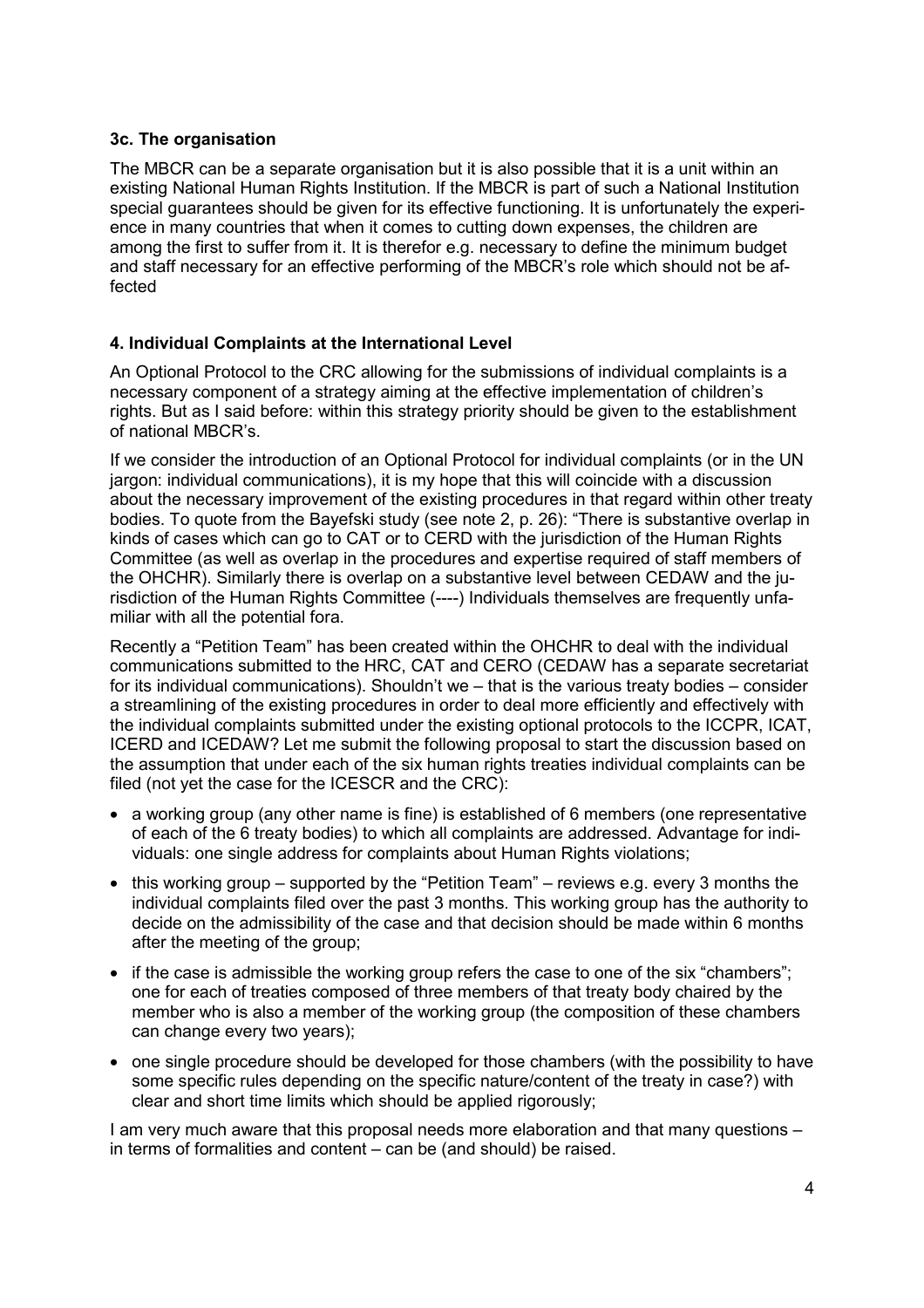<span id="page-4-0"></span>But if we think that it is important for all human beings to have the possibility to file a complaint about a violation of their human rights at the international level (and it is because national remedies are not always effective or even non-existent) we should make that possibility as efficient and effective as possible.

*In conclusion:* Monitoring children's rights requires in the first place an effective MBCR at the national level. The filing of individual complaints at the international level is a necessary component of monitoring the implementation of human rights, including those of children but improvement of the existing system is urgently needed.